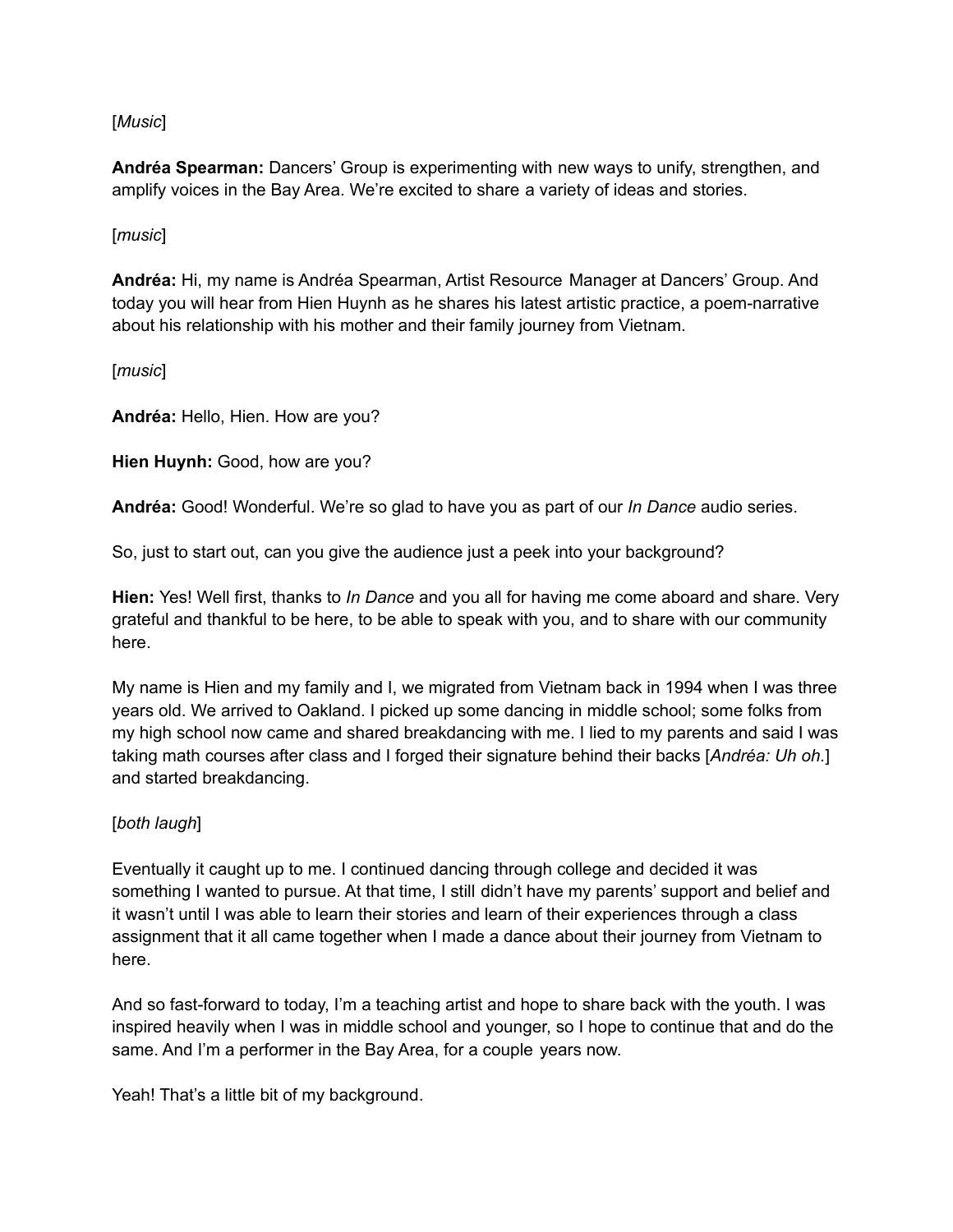**Andréa:** That's wonderful — coming from one stage of movement to the other and making this journey about telling stories about your family and your cultural journey and history and travel journey.

Has the written word been a part of your artistic journey? And if not, why now?

**Hien:** Hmm, I think similar to dance, when I was younger too, I loved writing speeches and public speaking. That was the first thing I pursued. And then when I came to pursue dance, I sort of left the words behind but it wasn't until a couple years back that I started to notice how much they contribute to inspiring me — words, hearing words, feeling words, imagining words. I've come to acknowledge now how much it feeds my being, how much words and words within stories and just walking around San Francisco and then seeing different everyday events, words just come to my mind and I just get so excited to write them down, jot them. And it's something I'm still exploring, but I know it speaks to me and I'm excited to explore it further alongside dance.

**Andréa:** Yes! And you know, you've created movement pieces and performed with your mother before, how has that influenced this particular poem-narrative?

**Hien:** When I got to spend a week creating dance with my mother, I learned from her; we got to cook and live together for a very condensed amount of time. Just through hearing her experiences, it gave me so much more connection to her and more rootedness in myself. And so the more I understand her, the more I feel connected to my own body. And dancing and moving with her story now in my body and her experiences now in my body, embodied, I began to wonder about the words, too, with her stories. In this poem, this narrative, I very much feel like I'm dancing but in a more written form.

**Andréa:** So lastly, what do you hope that the audience will gain after listening?

**Hien:** I think my mom has so much love and warmth and a lot of indirect layers of care and I just hope to share that — that mother love, or motherly figure love. She asks for nothing in return and I just want to share that experience of how we receive love in such a way and bring some warmth from this experience.

**Andréa:** Well thank you, Hien, so much for giving us a little context to what we're about to hear and background about yourself.

**Hien:** Thank you, thank you.

[*music*]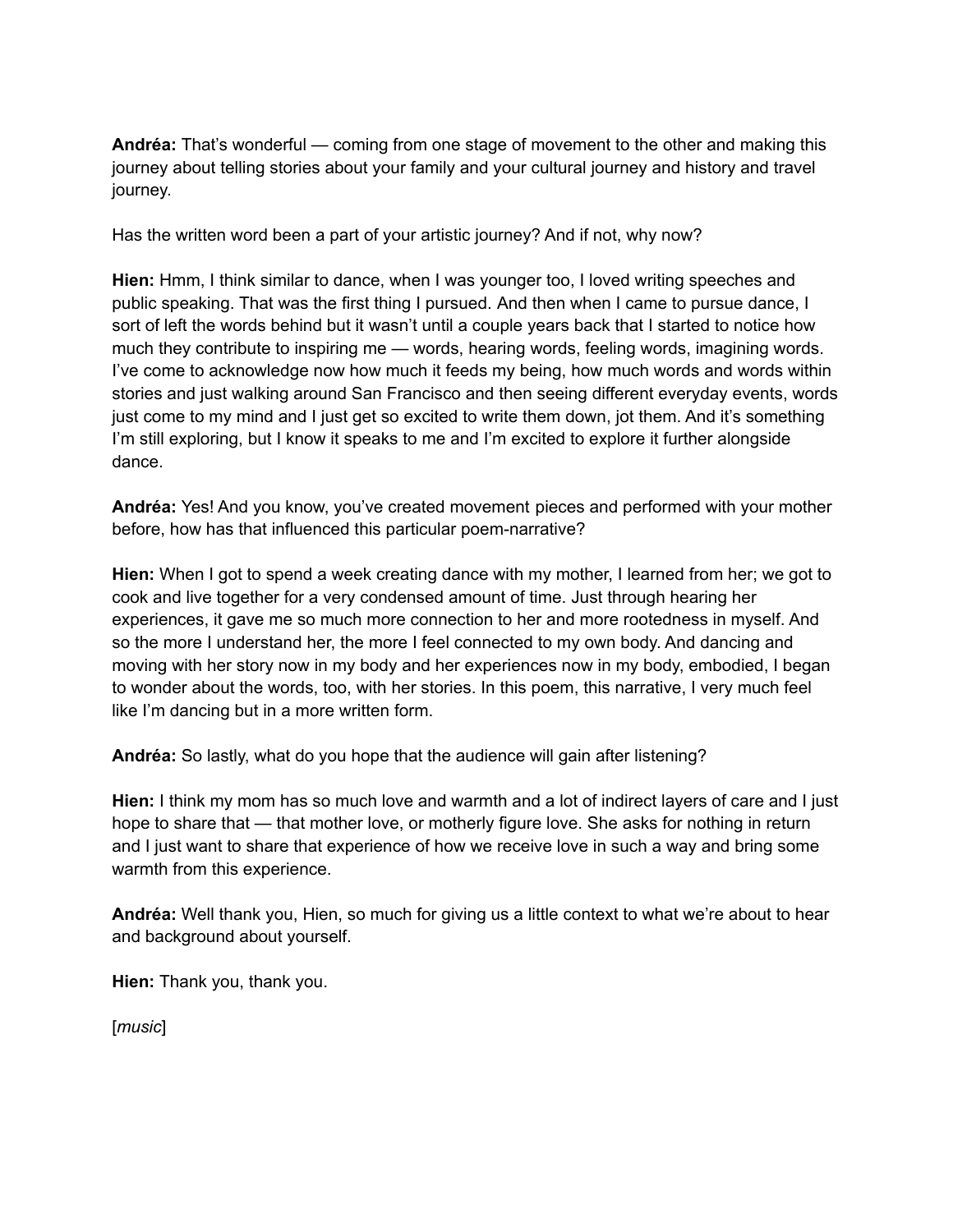**Hien:** The poem is titled *Ăn gì chưa?*

"did you eat yet?" ma would ask "did you eat yet?" ma would ask "Ăn gì chưa?"

sunset, at a busy intersection, swollen ankles, working infinite, ma freezes time, and asks. passing by her, separate paths, ma bends gravity, and asks even sitting, already eating at the dinner table, she'd ask

as if she did not need to know if it rained if it poured if the world was ending she would say "did you eat yet?"

and i eating, eating at her words

eating at her sustained, uninterrupted, unrelenting, perpetual, persistent, ceaselessness effort taking for granted the ten thousand times she had asked pouring her every ounce of love, into soft beds of turmeric noodles, 'Mì Quảng' cuddled with shy crescent intimate shrimp, 'Bún bò Huế' hot spas of lemongrass beef but preferred chicken soup, angry roasted bell pepper jalapeno dated salmon shouting over saucy-sauteed-selflessness grains of bountiful brown rice 'Cơm tấm'

and she asks and asks and asks and i eat and eat and eat

until full to my throat, too full, pushing words and courage to my throat i ask "would you dance with me?"

cooling peanut sauce, spring rolls the dishes lined up, the stove went to sleep, the oven djayed

and so we began, crushing pepper below our feet, with savory swaying hands 'bò lúc lắc' - shaking beef